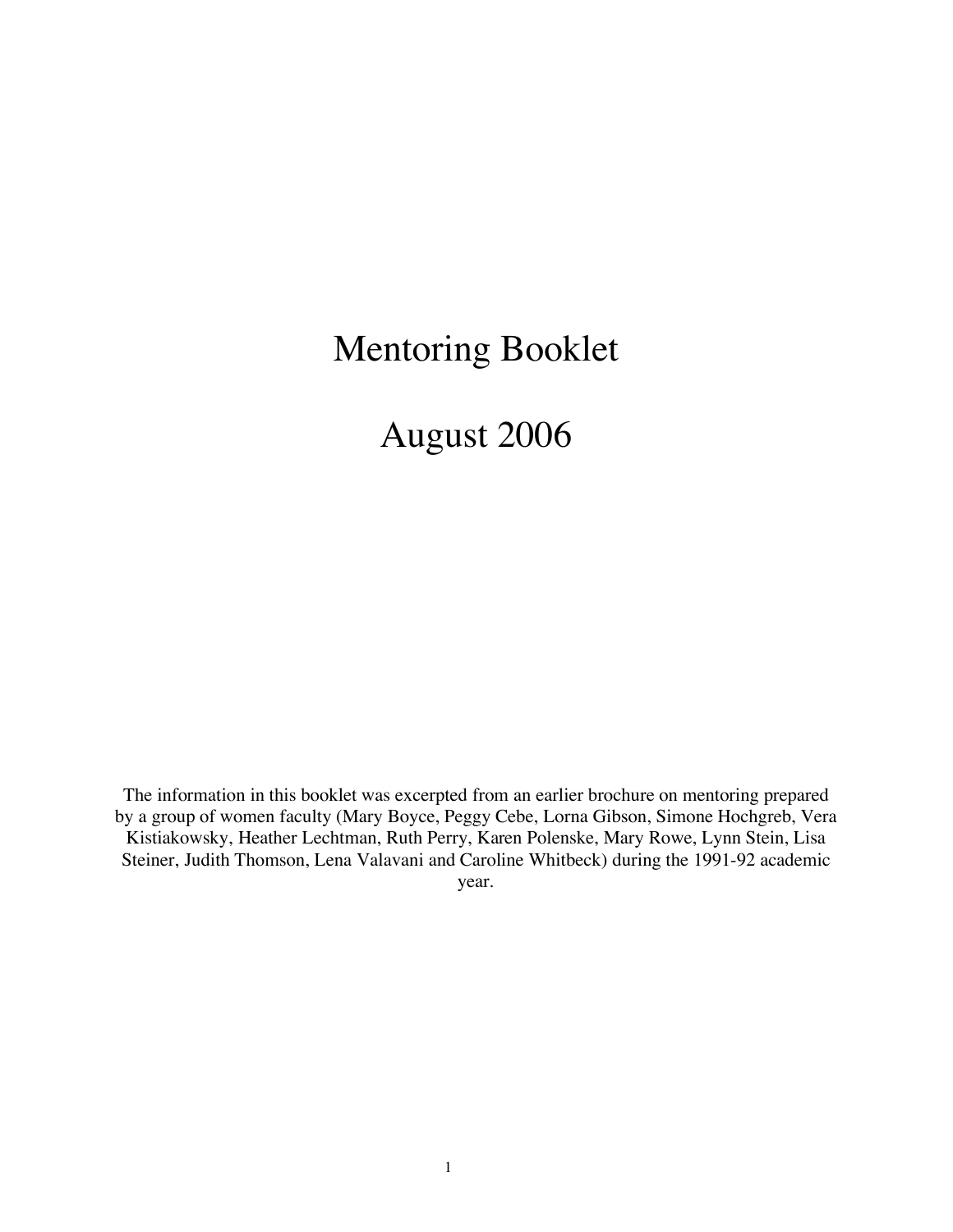# • **The Mentor Profile**

The mentor profile that follows outlines the mentor's role for the mentor and the department head and acts as a guide for the new faculty member in selecting mentors. The most important tasks of a good mentor are to help the mentee achieve excellence and to act as an active, assertive *advocate or sponsor* for the junior faculty member to the department, the dean and colleagues within and outside MIT.

## *1. Qualities of a good mentor*

Examples of good mentoring have included the following:

- *Advocacy* the mentor should be willing to argue in support of the junior faculty member for space, funds, students.
- *Accessibility* the mentor must make time to be available to the mentee. The mentor might keep in contact by dropping by, calling, sending e-mail, or inviting the mentee to lunch. The mentor should make time to ask questions and read proposals and papers, and for periodic reviews of progress.
- *Networking* the mentor should have enough experience and contacts to be able to help establish a professional network for the mentee
- *Independence* the mentor must not be in competition with the mentee; the mentee's intellectual independence from the mentor must be carefully preserved

## *2. Tasks for the mentor*

## *Long term goals*

- every mentor should ask:
	- what should the professional profile of the mentee be? where should the mentee be in her career during the first 3 years? how can the mentor facilitate this?
- explain department's typical or general criteria for promotion and tenure; impart any flexibility that exists in the promotion/tenure schedule; the mentor should be aware that there is no one rigid set of requirements for junior faculty, but that there are acceptable ranges of performance in various categories (e.g.. scholarship, publications, supervision of graduate students, presentations at conferences, funding, changing the field, teaching, administrative duties, consulting, collaborations with colleagues)
- mentor should inform other senior faculty of mentee's progress
- help the mentee develop many options for the future; from the beginning, the mentor and mentee should plan for multiple job opportunities

## *Shorter term goals*

• help sort out priorities: budgeting time, publications, teaching, setting up a lab for experimental work, committees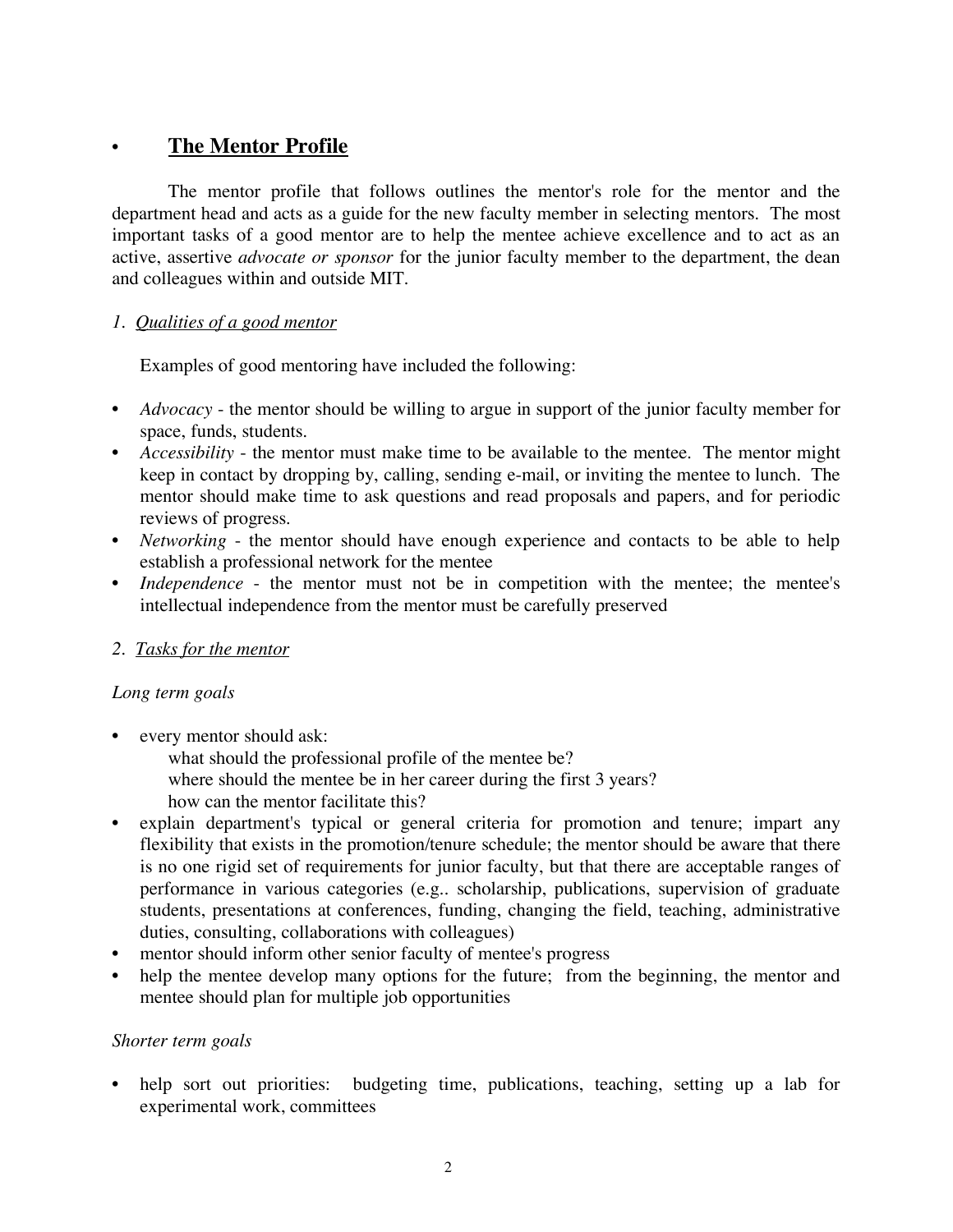- advice on how to deal with difficulties, e.g. lab space, secretarial support, access to students
- networking, introductions to colleagues, identification of other possible mentors for the mentee
- help get research support: contacts, access to agencies
- compliment mentee's achievements, inform colleagues of mentee's achievements
- how to say no to certain demands on your time

#### *3. Changing mentors*

- a mentee should consider changing mentors if the mentor is clearly and consistently uninterested in her, if the mentor consistently depresses the mentee by undervaluing her abilities, if the mentor displays any other signs of undermining the relationship (e.g. racial, sexual, ethnic or other prejudice), or if there is simply incompatibility
- a mentee should consider adding a mentor if the current mentor consistently cannot answer questions or offer advice

## **Questions for Thought:**

# **A Guide for New Faculty and Their Mentors**

#### *1. Before Coming to MIT*

#### *1.1 General*

How should your time be divided among teaching, advising, fundraising, administration, committee work and other service (departmental, institute and outside), research and consulting? What else?

How do you get consulting? How much should you do?

- What resources are there at MIT to help you get settled (housing, HALP/CIM loans, child care office. What details do you need to find out about benefits, moving, ...)? What MIT publications should you get (Policies and Procedures, Bulletin, Faculty/Staff Directory)? What offices should you contact? What mailing lists do you need/want to be on?
- Who are good resource people to ask these and other questions of? Your Administrative Officer (AO)?

## *1.2 Research and Resources*

- Are you responsible for finding your own money? What expenses are you expected to cover? How much will this cost?
- How do you go about getting startup funds? How (if at all) will your summer be funded? How do you buy equipment? What travel support can you expect from your department?

Do you need to write a proposal before coming to MIT? How soon afterwards?

How is lab space allocated? How is equipment maintenance paid for? How much support staff time is covered by the department?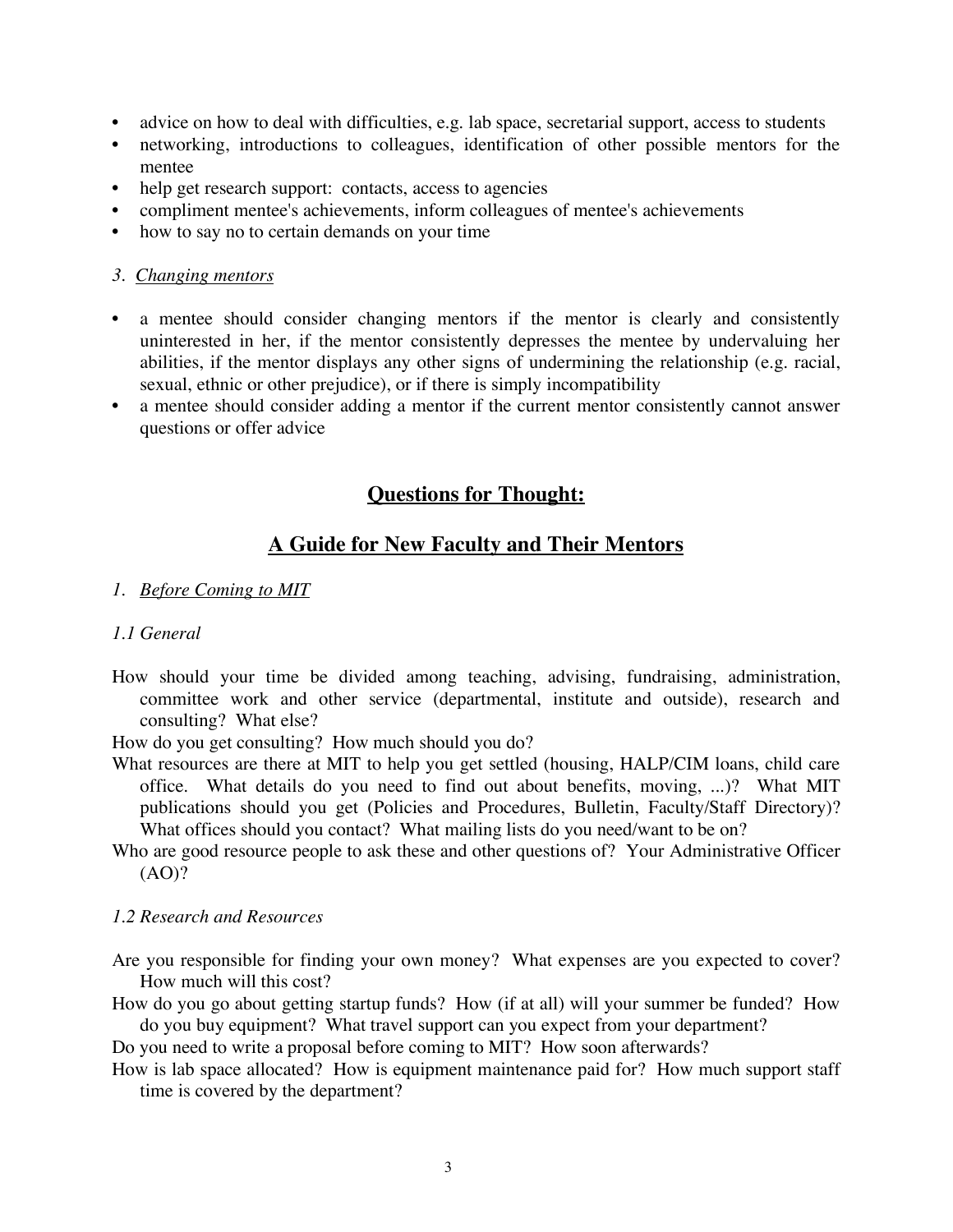What other labs are available for cross-disciplinary research efforts at MIT? Elsewhere?

## *1.3 Teaching*

What is the normal teaching load in your department?

## *2. On Arrival*

## *2.1 General*

Who is your AO (administrative officer)? What is his/her responsibility? How do the mechanics of your department/lab work (e.g., purchase orders)?

How is your department organized? (Divisions, committees?) How are decisions made?

What should you expect from your support staff? What fraction of a support staff member's time is typical? What kind of work can you expect from him/her?

## *2.2 Research and Resources*

How important are grants? How do you get hooked into the grant-writing process? Where should you look? Who can help you to find out where to meet people, to write the best possible proposal, to draw up a budget? How much effort should you be investing in fundraising? What are the tradeoffs?

Who, if anyone, will "introduce you around" to government funding agencies and others? How does ILP (Industrial Liaison Program) work? What can it do for you?

## *3. Later*

## *3.1 Research and Resources*

- What conferences should you go to? Do you need to have papers accepted? How much travel is allowed/expected/demanded? Is it better to go to large conferences or smaller workshops? Should you give the papers or should your students? If the latter, how else can you gain the type of exposure necessary for good tenure letters?
- Authorship etiquette: Should you put your graduate students' names on your papers? Should you put them ahead of your own? How important is first authorship? How is alphabetical listing of authors viewed?
- Where should you published? What should you publish? How much / often? Are there quantity/quality standards for promotion? How do journal / chapters in edited collections / (refereed or unrefereed) conferences compare? Should you write/edit a book? Special issue?
- May material published in one place (workshop, conference) be submitted to another (journal)? How much new work is necessary to make it a "new" publication? What is the etiquette for reporting prior publication or submission?

Is it worthwhile to prepare technical reports and send them to colleagues elsewhere?

Should you give talks within your department? How often? How should you publicize your work within your department? What about your graduate students? How are the colloquia in your department organized?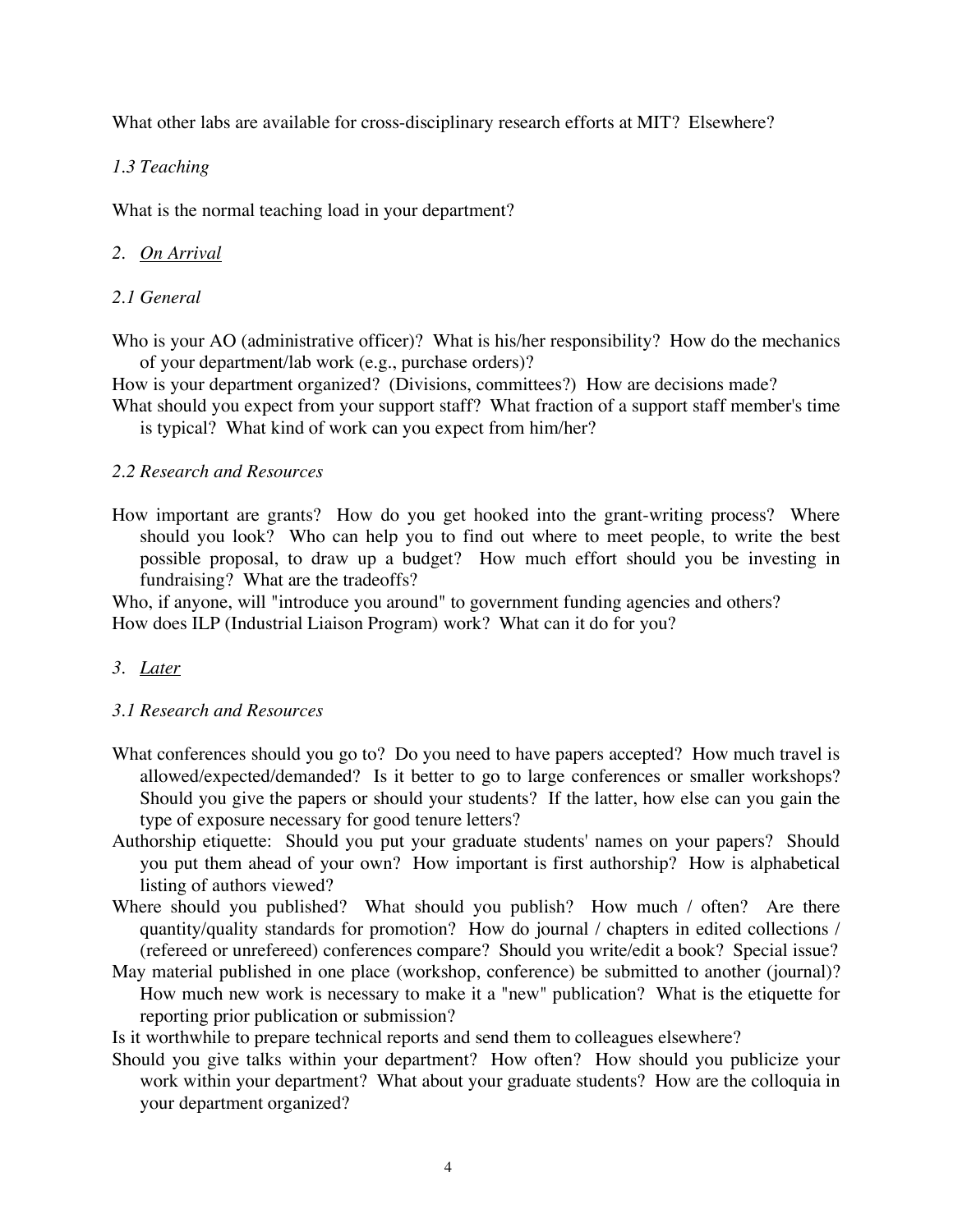- Should you give talks at other universities/industrial sites? How often? Where? How important is this? How do you get invited to give such talks?
- Is collaborative work encouraged or discouraged in your department/field? With other members of your department? With international colleagues? With colleagues who are more senior/better known? With junior colleagues/graduate students? Long-standing collaborations, or single efforts? How important is it to have some singly authored papers?
- Should you form a research group? What sorts of activities should the group do, as opposed to you and an individual student?

#### 3.2 *Student Supervision*

- How important are graduate students? How many should you expect to have? How many graduate students is too many? How much time/effort should you be investing in your graduate students? How much advising should you expect to do?
- How do you identify good graduate students? What qualities should you look for? How aggressive should you be in recruiting them? Do you need to find money/equipment/office space for them? What should you expect from your graduate students? How do you identify a problem graduate student?
- How do you promote your graduate students to the rest of the community (at MIT and nationally/internationally)?
- Similar questions for UROPs: Should you have them? How many? What kind of commitment in time, effort, and resources should you expect to make? What kind of return should you expect?
- What should you keep in files on your students? Remember that you will have to write reviews and recommendations for them.

#### *3.3 Teaching*

- What are you expected to teach? Graduate, undergraduate, seminar, lecture, recitation, special topic, service subject?
- Which are the good subjects to teach? Is it good to teach service subjects, or bad, or indifferent? Is it good to teach the same course, or stay within a single area, or teach around?
- Is it a good thing to develop a new course? An undergraduate course? A specialized course in your research area?
- How can you use a special topics course to get a new research project off the ground? How much time should you spend on your subjects?
- Will you have a teaching assistant for your subject? Who will select him/her? What can you expect a teaching assistant to do?

Are there guidelines for grading?

## *3.4 Administrivia*

How much time should you spend advising academic counselees?

How much committee work should you expect? Which committees should your turn down if asked to serve? How much time should you expect to spend on committee work? Department vs. Institute vs. outside?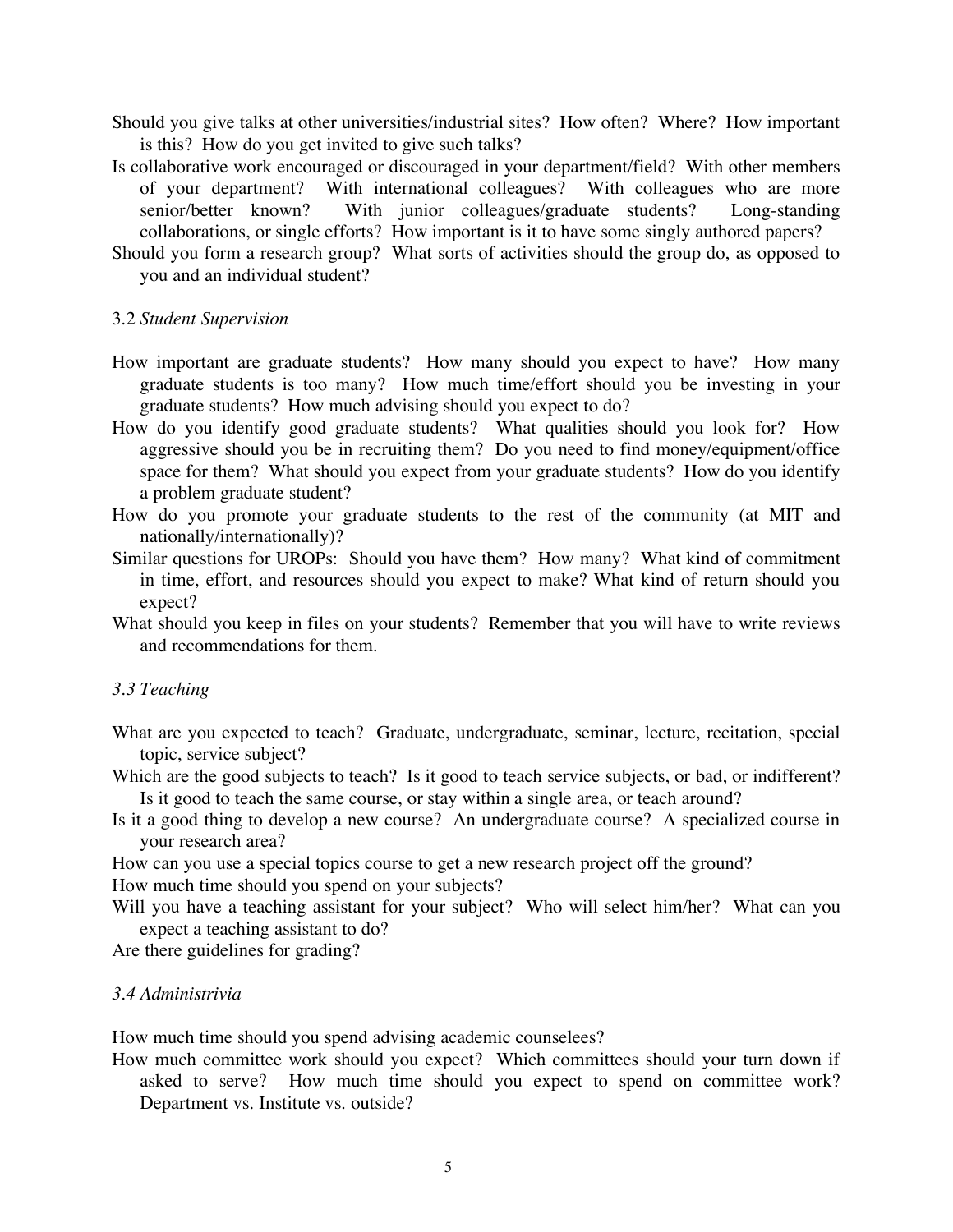What types of outside service should you do while untenured? Paper and proposal reviewing? Review boards? Journal assistant editorships?

#### *3.5 Review Procedures*

- For how long is your appointment? When will you come up for review? What sort of review? What is the process (who, what do they look for, how will you hear about it, etc.)? How will this repeat during the pre-tenure years?
- How should you go about finding people to write references for you? How many will you need? From where? International/domestic?
- What is your department/school's official form for your faculty record? Where can you get one? What does it include? What other vita information should you keep?
- What should go in your dossier? Should you send copies of congratulatory letters to your department head? Others?

What types of raises are typical? When will you find out about your raise? How? How can you get feedback on your performance?

#### *3.6 Personal issues*

What special resources do your department and the institute have for women? For family issues? What policies does MIT have for family and personal leave? Since most of these policies are

administered at the departmental level, how are such things handled in your department? How visible must one be in the department? Is it OK or detrimental if most work is done at

home?

Who is the ombudsperson and what matters does she deal with?

How should you record any controversial matters? To whom do you go about disputes?